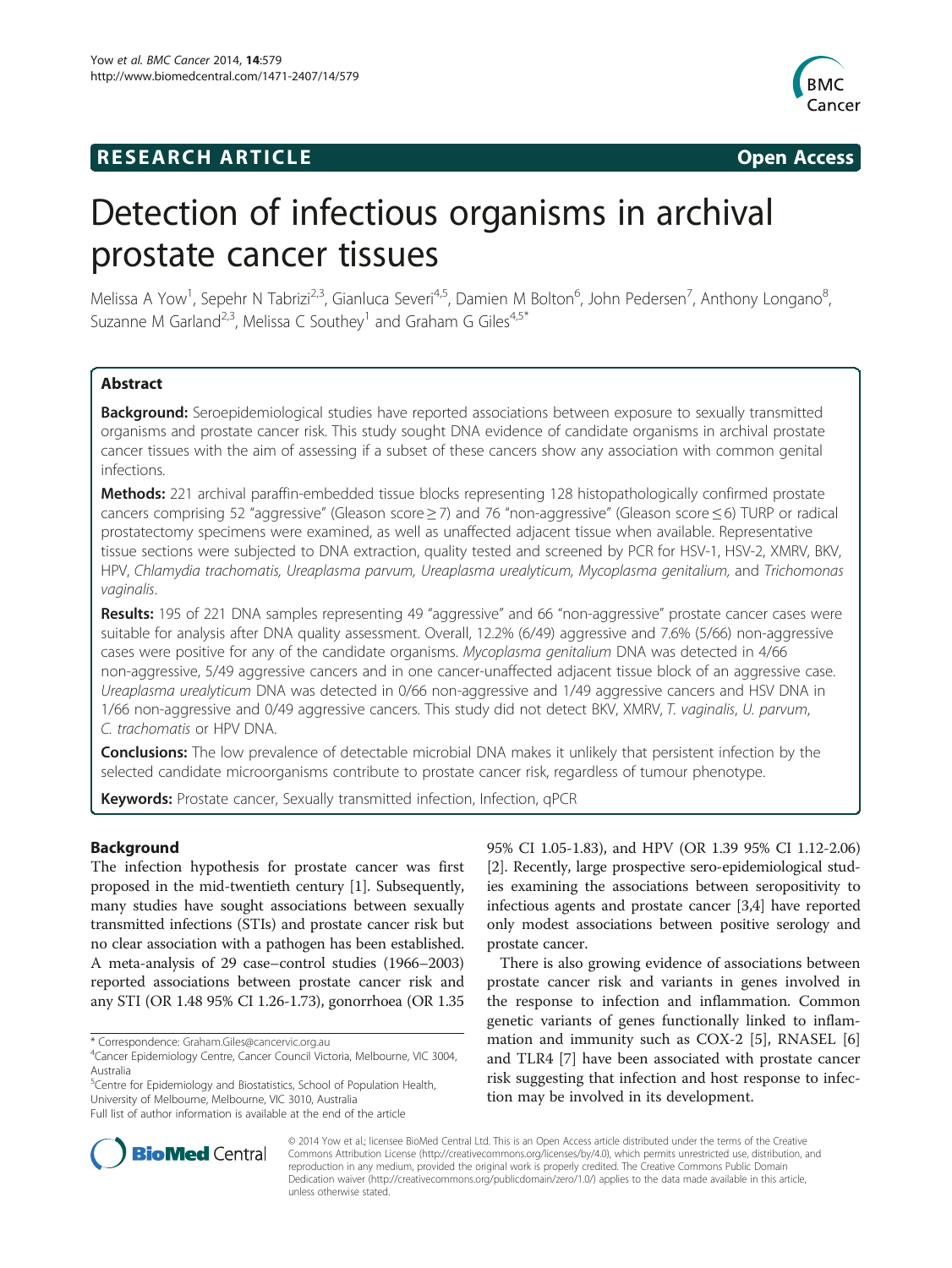Case–control studies nested within large prospective seroepidemiological cohort studies have reported only modest associations between evidence of exposure to common STIs and prostate cancer risk (T. vaginalis OR 1.43 95% CI 1.00-2.03) [[3\]](#page-4-0) or no association (HPV-33 OR 1.14, 95% CI 0.76-1.72; C. trachomatis OR 1.13, 95% CI 0.65-1.96) [\[4](#page-4-0)]. It is likely that these studies would have been limited by the biases inherent in the measures of exposure applied. Serological methods to measure past infection by organisms such as C. trachomatis, N. gonorrhoea and HPV may underestimate actual exposure due to poor sensitivity. Kirnbauer et al. [\[8](#page-4-0)] demonstrated that only 59% of those positive for HPV16 DNA at the cervix produced a measureable serological response. The low sensitivity of serological assays may be due to the waning of antibody titres over time. In addition, the time to seroconversion may be lengthy and those infected may not seroconvert at all [\[9](#page-4-0)].

It has also been suggested that these studies may have been prone to misclassification bias, due to the widespread use of prostate specific antigen (PSA) testing as a screening device for prostate cancer within the study period. This may have led to the inclusion of subclinical slow-growing prostatic neoplasms that diminished their ability to detect meaningful associations between measures of exposure and clinically significant phenotypes. Therefore, in the current environment with respect to PSA screening, studies should incorporate subgroup analysis into their design in order to discriminate factors that may influence the aetiology or progression of clinically relevant tumours from indolent phenotypes [[10](#page-4-0)].

We examined archival tissue from aggressive and nonaggressive prostate cancer phenotypes and used semiquantitative molecular methods to seek evidence of infection by common sexually transmitted or other organisms at the tissue level.

We hypothesised that the prevalence of DNA from C. trachomatis, U. urealyticum, U. parvum, T. vaginalis, M. genitalium, herpes simplex virus (HSV) 1 and 2, BK virus, Xenotropic murine leukemia virus-related virus (XMRV), and human papillomavirus (HPV), was the same across tumour phenotypes (non-aggressive and aggressive prostate cancer). We screened samples against a panel of sexually transmitted and other infectious organisms to determine prevalence according to tumour phenotype.

## Methods

Cases were drawn from three existing prostate cancer research projects, (1) the Melbourne Collaborative Cohort Study (MCCS) [[11\]](#page-4-0), a population-based prospective cohort study, recruited over the period 1990–1994, (2) the Risk Factors for Prostate Cancer Study (RFPCS) [\[12](#page-4-0)], a population-based case control study and (3) the Early Onset Prostate Cancer Study (EOPCS) [\[13\]](#page-4-0), a population based case series of males diagnosed with prostate cancer aged ≤56 years of age. Approval for use of the samples arising from these studies was given by the Human Research Ethics Committee of Cancer Council Victoria.

Specimens were selected on the basis of Gleason score [[14\]](#page-4-0) determined by review of diagnostic haemotoxylin and eosin stained slides by a single pathologist (JP). Aggressive and non-aggressive tumours were compared. Aggressive tumours were defined as Gleason score ≥7, poorly-differentiated, including tumours staged at T4,  $N +$ (lymph node positive), or  $M +$  (distant metastases) regardless of their Gleason score or grade of differentiation. Non-aggressive tumours were defined as welldifferentiated with a Gleason score ≤6.

We used archival prostate tissues resected from men that had undergone either radical prostatectomy (RP) or transurethral resection of the prostate (TURP) within the period 1992–2005. A total of 221 formalin-fixed paraffinembedded tissue blocks (including unaffected adjacent tissue when available) representing 128 histopathologically confirmed prostate cancers comprising TURP and RP specimens were examined.

We processed formalin-fixed, paraffin-embedded radical prostatectomy and TURP specimens using the sandwich sectioning method [[15](#page-4-0)]. To minimize cross-contamination between the samples, gloves and the microtome blade were changed and the microtome washed with histolene, bleach, and 80% ethanol between each sample. Formalinfixed paraffin-embedded breast tissue was sectioned between every four prostate tissue blocks to ensure no carry-over of DNA. The outer three-micrometer sections were stained with haematoxylin and eosin and validated by a single pathologist to confirm the presence of cancer and the initial histological diagnosis (AL). The four inner seven-micrometer sections remained unstained and were utilised for DNA extraction and molecular assays.

Sections selected for DNA extraction were deparaffinised with histolene and absolute ethanol and the tissue pellet air-dried. Digestion of the tissue was achieved by resuspending the pellet in 160 μL Tissue Lysis Buffer (Roche, Australia) and 40 μL proteinase K (Roche, Australia) and incubating overnight in a heat block at 37°C. A 200 μL volume of lysate was extracted using the MagNA Pure LC instrument and MagNA Pure LC DNA Isolation Kit I (Roche, Australia) with an elution volume of 100 μL as per the manufacturer's protocol.

Integrity of the DNA extracted from prostate tissue was ascertained by amplification of a 268 bp region of the human beta-globin gene as previously described [\[16\]](#page-4-0).

We qualitatively screened samples for *Chlamydia tra*chomatis by the COBAS® TaqMan® CT Test, v2.0 (Roche, Australia). Amplification and detection of HPV on all samples was carried out using the PapType High-Risk (HR) HPV Detection and Genotyping kit (Genera Biosystems,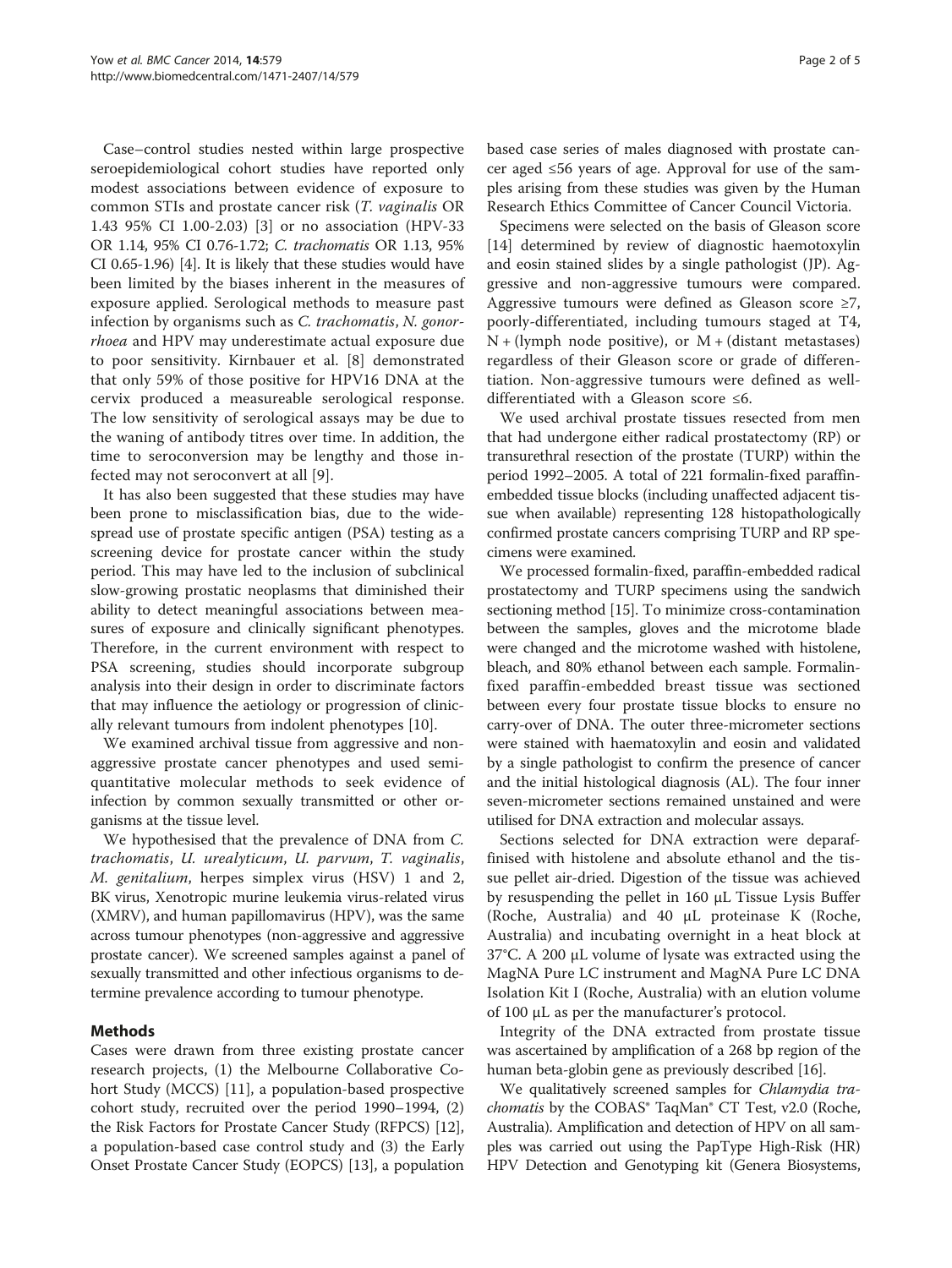Melbourne, Victoria, Australia) [[17](#page-4-0)]. In addition, 49 aggressive cases were screened by DNA ELISA kit HPV SPF10, version 1 (Labo Bio-medical Products BV, Rijswijk, The Netherlands) according to the manufacturer's instructions. Published primers, probes and Real-Time PCR protocols for Ureaplasma urealyticum [\[18\]](#page-4-0), Ureaplasma parvum [[18](#page-4-0)], Mycoplasma genitalium [\[19](#page-4-0)], Trichomonas vaginalis [[20,21\]](#page-4-0), Xenotropic Murine Retrovirus [\[22\]](#page-4-0), BK virus [\[23](#page-4-0)] AND HSV [\[24\]](#page-4-0) were applied to the screening of samples with minor modifications (Table 1). Assays to detect T. vaginalis and HSV 1 and 2 were performed on the Light-Cycler Carousel (Roche, Australia) and all other assays on the LightCycler 480 (Roche, Australia).

## Results and discussion

Of the 221 samples, 195 (88.2%) produced a 268 bp product of the human beta-globin gene in quality control PCR testing and were deemed suitable for further analysis. Of these, 49 cases were classified as aggressive and 66 cases as non-aggressive. Of the 49 aggressive cases, 13 cases also had an adjacent normal tissue block. Of the 66 non-aggressive cases, 38 had both a tumour and normal block available.

Table [2](#page-3-0) shows the prevalence of M. genitalium, U. urealyticum, and HSV (7.8%, <1% and <1% respectively) and that no difference in prevalence between aggressive and non-aggressive phenotypes was observed. Herpes

| Organism        | <b>Target</b>          |                  | Primers and probes (5' to 3')                 | <b>Product size References</b> |                                          |
|-----------------|------------------------|------------------|-----------------------------------------------|--------------------------------|------------------------------------------|
| C. trachomatis  | CT cryptic<br>plasmid  |                  |                                               | $206$ bp                       | COBAS ® TaqMan ®<br>CT test, v2.0, Roche |
| U. urealyticum  | ureB gene              | UUureF           | <b>GATCACATTTCCACTTATTTGAAACA</b>             | 100 bp                         | Mallard et al. [18]                      |
|                 |                        | <b>UUureR</b>    | AAACGACGTCCATAAGCAACTTTA                      |                                |                                          |
|                 |                        | UUure2MGB        | AAACGAAGACAAAGAAC                             |                                |                                          |
| U. parvum       | ureB gene              | UPureF           | GATCACATTTTCACTTGTTTG AAGTG                   | 99 bp                          | Mallard et al. [18]                      |
|                 |                        | <b>UPureR</b>    | AACGTCGTCCATAAGCAACTTTG                       |                                |                                          |
|                 |                        | UPure1MGB        | AGGAAATGAAGATAAAGAAC                          |                                |                                          |
| M. gentalium    | MgPa<br>adhesin gene   | MgPa-355 F       | GAGAAATACCTTGATGGTCAGCAA                      | 78 bp                          | Jensen et al. [19]                       |
|                 |                        | MgPa-432R        | GTTAATATCATATAAAGCTCTACCGTTGTTATC             |                                |                                          |
|                 |                        | MgPa-380         | FAM-ACTTTGCAATCAGAAGGT-MGB                    |                                |                                          |
| <b>HPV</b>      |                        |                  |                                               | 140-150 bp                     | Genera Biosystems Ltc                    |
| $HSV-2$         | Glycoprotein<br>D gene | H <sub>5</sub>   | <b>TGTGCTATCCCCATCACGGT</b>                   | 239 bp                         | Powell et al. [24]                       |
|                 |                        | H <sub>6</sub>   | GGCTCGGTGCTCCAGGATAA                          |                                |                                          |
|                 |                        | HSVgs-1          | CCGCTGGAACTACTATGACAGCTTCAGC                  |                                |                                          |
|                 |                        | HSVgs-2          | CCGTCAGCGAGGATAACCTGGG                        |                                |                                          |
| <b>XMRV</b>     | Integrase<br>gene      | XMRV4552F        | CGAGAGGCAGCCATGAAGG                           | 122 bp                         | Schlaberg et al. [22]                    |
|                 |                        | XMRV4653R        | GAGATCTGTTTCGGTGTAATGGAAA                     |                                |                                          |
|                 |                        | XMRV4673R        | CCCAGTTCCCGTAGTCTTTTGAG                       |                                |                                          |
|                 |                        | XMRV4572MGB      | 6FAMAGTTCTAGAAACCTCTACACTCMGBNFQ              |                                |                                          |
| <b>BK</b> virus | TAg                    | BK-Hirsch-1      | AGCAGGCAAGGGTTCTATTACTAAAT                    | 128 bp                         | Hirsch et al. [23]                       |
|                 |                        | BK-Hirsch-2      | GAAGCAACAGCAGATTCTCAACA                       |                                |                                          |
|                 |                        | Probe            | HEXAAGACCCTAAAGACTTTCCCTCTGATCTACACCAGTTTBHO1 |                                |                                          |
| T. vaginalis    | A6p region             | TVA5             | <b>GATCATGTTCTATCTTTTCA</b>                   | 102 bp                         | Riley et al. [20],                       |
|                 |                        | TVA6             | GATCACCACCTTAGTTTACA                          |                                | Tabrizi et al. [21]                      |
|                 |                        | TV-F1AS          | <b>TTACACTCTGAGTTCTTTCTTCTA</b>               |                                |                                          |
|                 |                        | TV-F2AS          | AGTCTTTTTTAGATTTTGAAACA                       |                                |                                          |
| Human ß-globin  | β-globin<br>gene       | GH <sub>20</sub> | GAAGAGCCAAGGACAGGTAC                          | 268 bp                         | Resnick et al. [16]                      |
|                 |                        | PC <sub>04</sub> | CAACTTCATCCACGTTCACC                          |                                |                                          |

Table 1 Primers, probes and commercial kits used in this study for detection, quantification and genotyping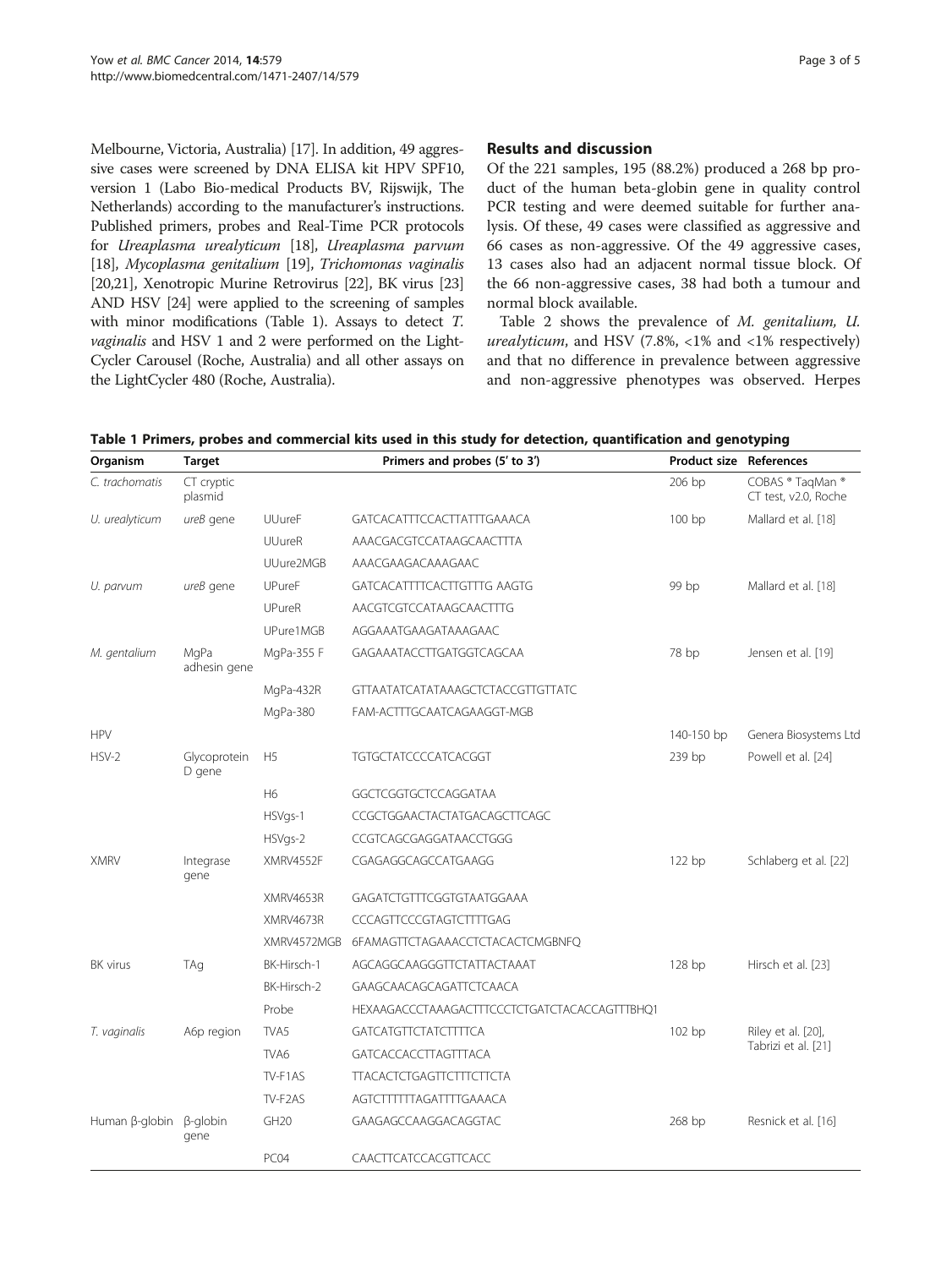|                        | <b>Aggressive cases</b> | Non-aggressive cases | Overall prevalence   |      |                              |      |  |
|------------------------|-------------------------|----------------------|----------------------|------|------------------------------|------|--|
| Organism               |                         |                      | <b>Tumour tissue</b> |      | "Normal" tissue <sup>b</sup> |      |  |
|                        | $n = 49$                | $n = 66$             | $n = 115$            | $\%$ | $n = 51$                     | %    |  |
| <b>HSV</b>             |                         |                      |                      | 0.87 |                              |      |  |
| Mycoplasma genitalium  |                         | Δ                    |                      | 7.83 |                              | 1.96 |  |
| Ureaplasma urealyticum |                         |                      |                      | 0.87 |                              |      |  |
| Other <sup>a</sup>     |                         |                      |                      |      |                              |      |  |

### <span id="page-3-0"></span>Table 2 Identification of infectious organisms in archival prostate cancer tissue

P-values from Fisher exact test comparing the prevalence of each infectious organism between aggressive and non-aggressive samples and between tumour and normal tissue samples are all greater than 0.18.

<sup>a</sup>Other includes *U. parvum, T. vaginalis, C. trachomatis, BKV, HPV and XMRV.*<br><sup>b</sup>Adiacent tissue with no bistological evidence of cancer

<sup>b</sup>Adjacent tissue with no histological evidence of cancer.

simplex virus (indeterminate type) DNA was detected in 1/66 non-aggressive prostate cancer tissues and in none of 49 aggressive prostate cancer tissues. Mycoplasma genitalium DNA was detected in 4/66 (6.0%) non-aggressive, 5/49 (10.2%) aggressive and in one cancer-unaffected tissue block of an aggressive case. Ureasplasma urealyticum DNA was detected in none of the non-aggressive and 1/49 (2.0%) aggressive prostate cancer cases. Ureaplasma parvum, T. vaginalis, C. trachomatis, BKV, XMRV or HPV DNA was not detected in any prostate cancer tissue screened in this study.

Our negative findings with respect to the presence of viral DNA in formalin-fixed prostate cancer tissues are consistent with those of Bergh et al. [[25](#page-4-0)] who screened 352 formalin-fixed paraffin embedded tissues of benign prostatic hyperplasia cases for evidence of HSV 1 and 2, BKV or HPV infection and detected no viral DNA. In addition, Martinez-Fierro and colleagues [\[26\]](#page-4-0) reported a low and insignificant prevalence of XMRV and BKV DNA in fresh frozen prostate material but reported a positive association between prostate cancer and HPV prevalence (OR 3.98, 95% CI 1.17-13.56, p = 0.027), in contrast to our study that did not detect HPV DNA in any prostate sample.

One of the weaknesses of our study is the limited statistical power to detect moderate differences in the prevalence of infectious organisms due to the low prevalence we observed in all our samples. For example, for M. genitalia, the most prevalent organism in our samples, the statistical power to detect a four-fold higher prevalence in tumour tissue samples than in normal tissue samples (i.e. 8% vs 2%) at a 0.05 level of statistical significance was lower than 50%.

## Conclusions

The methods we employed for this study were direct and robust with respect to sensitivity and specificity for the target organisms. We chose primers that generated small amplimers  $(\leq 268$  bp) to account for fragmentation of the DNA extracted from formalin-fixed paraffin embedded tissues. We conclude that it is unlikely that the microorganisms which were included in the candidate

panel contributed to the development of prostate cancer in our Australian sample of prostate cancers due to the low prevalence or complete absence of detectable microbial DNA in the tissue samples. Our study hypothesis and aims assumed persistent infection with the candidate organisms allowing for molecular detection in the FFPE material. We cannot exclude the possibility of an initial infection leading to oncogenic sequelae followed by clearance either by natural immunity or administration of antibiotics.

#### Abbreviations

BKV: BK virus; DNA: Deoxyribonucleic acid; EOPCS: Early onset prostate cancer study; FFPE: Formalin-fixed paraffin-embedded; HPV: Human papillomavirus; HSV-1: Herpes simplex virus 1; HSV-2: Herpes simplex virus 2; MCCS: Melbourne Collaborative Cohort Study; PCR: Polymerase chain reaction; PSA: Prostate specific antigen; qPCR: Quantitative polymerase chain reaction; RP: Radical prostatectomy; RFPCS: Risk factors for prostate cancer study; STI: Sexually transmitted infection; TURP: Transurethral resection of the prostate; XMRV: Xenotropic murine leukemia virus-related virus.

#### Competing interests

The authors declare no competing interests.

#### Authors' contributions

GGG, GS, DB and SG conceived, designed and successfully sought funding for the study. GGG was the principal investigator of the prostate study resources utilized. MS and ST coordinated, designed and supervised the molecular studies. MY carried out the laboratory-based work and drafted the manuscript. JP and AL provided expert pathology review. All authors read and approved the manuscript.

#### Acknowledgements

This work was supported by the National Health and Medical Research Council (project 504702) and the Prostate Cancer Foundation of Australia (projects YIG19 and PG2709). Technical assistance was provided by the Molecular Microbiology Laboratory, Royal Women's Hospital. Biospecimen retrieval was coordinated by Sonia Terre'Blanche and Charmaine Smith of the Cancer Epidemiology Centre, Cancer Council Victoria.

#### Author details

<sup>1</sup>Genetic Epidemiology Laboratory, Department of Pathology, University of Melbourne, Melbourne, VIC 3010, Australia. <sup>2</sup>Molecular Microbiology Laboratory, Department of Microbiology and Infectious Diseases, Bio 21 Institute, Royal Women's Hospital, Parkville, VIC 3052, Australia. <sup>3</sup>Department of Obstetrics and Gynaecology, University of Melbourne, Melbourne, VIC 3010, Australia. <sup>4</sup> Cancer Epidemiology Centre, Cancer Council Victoria, Melbourne, VIC 3004, Australia. <sup>5</sup>Centre for Epidemiology and Biostatistics, School of Population Health, University of Melbourne, Melbourne, VIC 3010, Australia. <sup>6</sup>Department of Surgery, University of Melbourne, Austin Health Heidelberg, VIC 3084, Australia. 7TissuPath, Mount Waverley, VIC 3049,